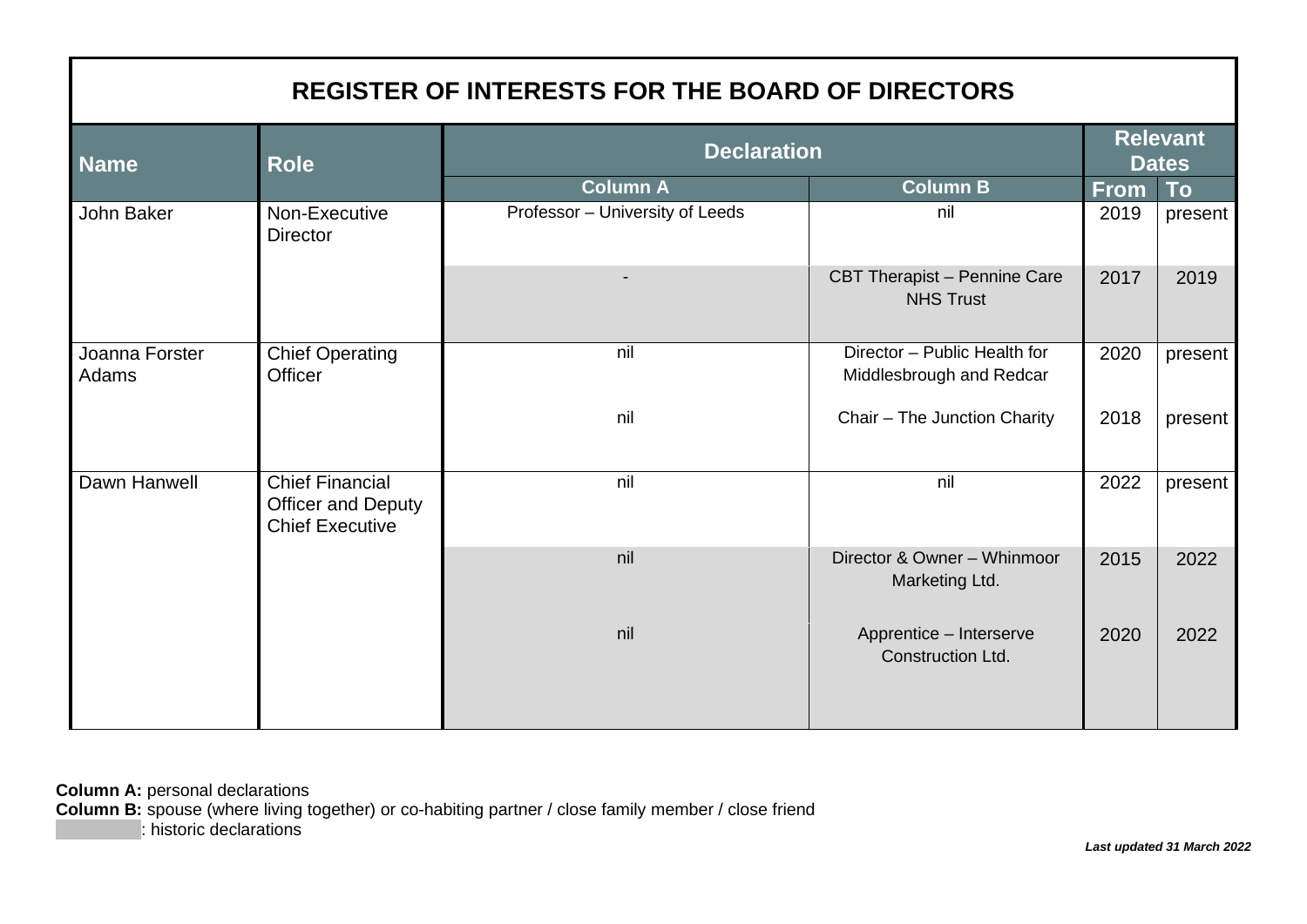| <b>Cleveland Henry</b> | Non-Executive<br><b>Director</b> | Director - 663 Argyle Road Ltd Management<br>Company<br>Trustee & Deputy Chair - Community<br><b>Foundation for Leeds</b><br>Group & Delivery Deployment Director -<br><b>EMIS Group</b> | Partner - Lead Cancer Nurse<br>Leeds Teaching Hospitals NHS<br><b>Trust</b> | 2022 | present |
|------------------------|----------------------------------|------------------------------------------------------------------------------------------------------------------------------------------------------------------------------------------|-----------------------------------------------------------------------------|------|---------|
|                        |                                  | Director - UK Cloud Health                                                                                                                                                               |                                                                             | 2020 | 2020    |
| <b>Chris Hosker</b>    | <b>Medical Director</b>          | nil                                                                                                                                                                                      | nil                                                                         | 2020 | present |
| Helen Grantham         | Non-Executive<br><b>Director</b> |                                                                                                                                                                                          | Owner/Director - Per Call Ltd                                               | 2021 | present |
|                        |                                  | Sole owner / Director - Entwyne Ltd.                                                                                                                                                     |                                                                             | 2019 | present |
|                        |                                  | Consultant - Project 6                                                                                                                                                                   |                                                                             | 2022 | present |
|                        |                                  | Director - Otley Golf Club Ltd.                                                                                                                                                          | nil                                                                         | 2020 | 2021    |
|                        |                                  | Interim Director of Human Resources and<br>Organisational Development - Manchester<br><b>City Council</b>                                                                                | nil                                                                         | 2019 | 2020    |
|                        |                                  | Co-owner - Entwyne Ltd.                                                                                                                                                                  | Director - Entwyne Ltd.                                                     | 2018 | 2019    |

**Column A:** personal declarations **Column B:** spouse (where living together) or co-habiting partner / close family member / close friend : historic declarations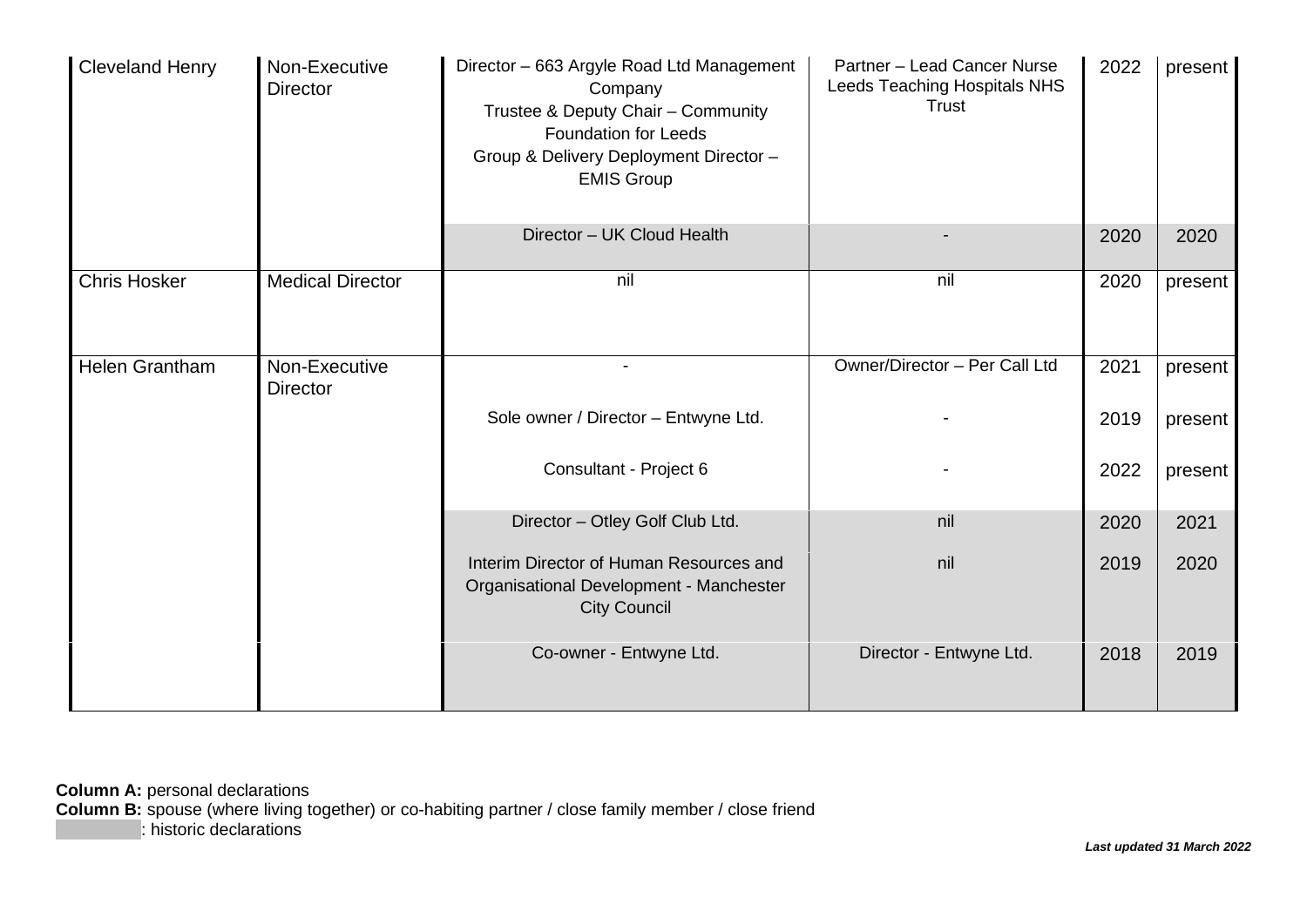| Merran McRae       | Non-executive<br><b>Director</b> | Director - Finnbo Ltd.<br>Trustee - Hollybank Trust<br>Trustee - The Hepworth Gallery<br>Trustee - Yorkshire Sculpture Park                                                                    | Director - Finnbo Ltd.               | 2022 | present |
|--------------------|----------------------------------|------------------------------------------------------------------------------------------------------------------------------------------------------------------------------------------------|--------------------------------------|------|---------|
| Sara Munro         | <b>Chief Executive</b>           | Trustee - Workforce Development Trust                                                                                                                                                          | nil                                  | 2021 | present |
|                    |                                  | nil                                                                                                                                                                                            | nil                                  | 2018 | 2021    |
| <b>Sue Proctor</b> | Chair                            | Chair - Day One Trauma                                                                                                                                                                         | nil                                  | 2020 | present |
|                    |                                  | Director - SR Proctor Consulting Ltd.                                                                                                                                                          | nil                                  | 2017 | present |
|                    |                                  |                                                                                                                                                                                                | Employee - Link                      | 2018 | 2020    |
|                    |                                  | Associate - Capsticks Law Firm<br>Member - Lord Chancellor's Advisory<br>Chair - Safeguarding Group Diocese of York<br>Member - Royal College Veterinary Surgeons'<br>Veterinary Nurse Council |                                      | 2017 | 2020    |
|                    |                                  | Chair - Adult Safeguarding Board North<br><b>Yorkshire Count Council</b>                                                                                                                       |                                      | 2018 | 2022    |
|                    |                                  |                                                                                                                                                                                                | Employee - Capita Finance<br>Company | 2017 | 2018    |